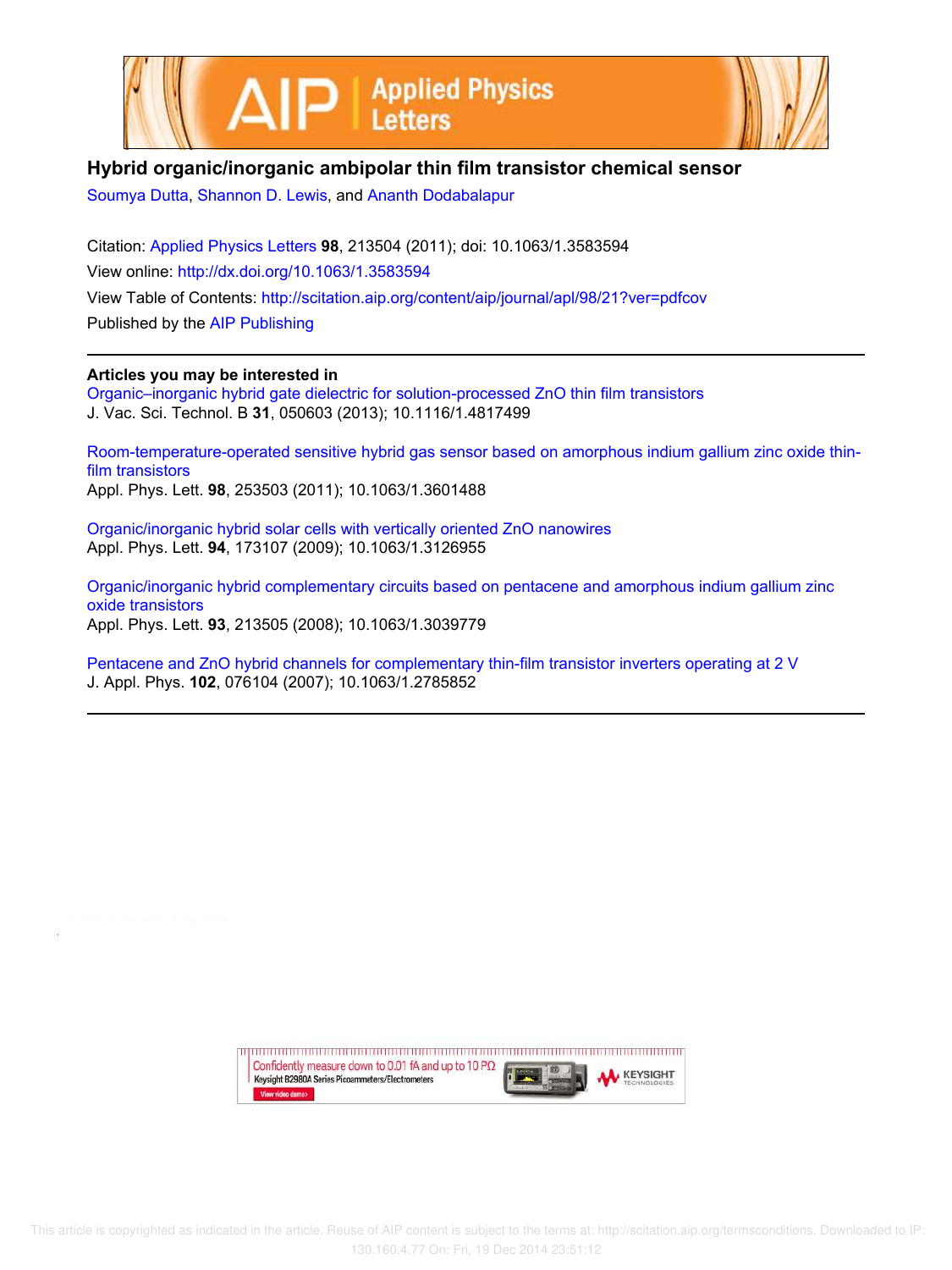## **Hybrid organic/inorganic ambipolar thin film transistor chemical sensor**

Soumya Dutta,<sup>a)</sup> Shannon D. Lewis, and Ananth Dodabalapur<sup>a)</sup>

*Microelectronics Research Center, The University of Texas at Austin, 10100 Burnet Road, Bldg. 160, Austin, Texas 78758, USA*

(Received 13 February 2011; accepted 15 March 2011; published online 25 May 2011)

An ambipolar hybrid organic-inorganic thin film transistor, consisting of pentacene and zinc oxide as semiconductors, is reported. The current-voltage characteristics in different operational modes are studied. The transistor is employed as a chemical vapor sensor, operating at room temperature. In *p*-channel accumulation mode, which is dominated by hole transport, a decrease of current with the introduction of analyte is observed, while in the *n*-channel triode mode, in which the current is predominantly contributed by electron transport, an increase in current with analyte delivery is observed. A qualitative model based on dipole interaction is proposed to explain the sensing activity. © *2011 American Institute of Physics*. doi:10.1063/1.3583594

Thin film transistor (TFT) based sensors are promising for sensing chemical and biological species, ionic liquids  $etc.<sup>1–3</sup>$  Unique properties of organic semiconductors and their ability to interact with different chemical analytes have been exploited to fabricate TFT sensors that can be operated at room temperature.<sup>4,5</sup> However, an important limitation of organic TFT (OTFT) chemical sensors is that the ordinary bias stress effect (which is a decrease in drain current with time due to charge trapping) in the absence of analytes is indistinguishable from drain current decrease due to analytes. This can greatly reduce the sensitivity of sensors and results in false positives. On the other hand, in inorganic TFT sensors, our previous results show that the drain current increases substantially upon exposure to some analytes under highly saturated vapor condition at room temperature.<sup>6</sup> In organic and inorganic TFT sensors the semiconducting thin film is exposed to the analyte. However, inorganic TFT based sensors possess poor response to ethanol possibly and other polar analytes at low concentration.

In this letter, a hybrid ambipolar transistor structure is proposed as a chemical vapor sensor. This sensor combines the chemical interaction of organic semiconductors with polar analytes with the relative stability of an oxide semiconductor. Zinc oxide (ZnO) and pentacene are used as the component semiconductors in the present study. The device operates in four different modes: *p*-channel accumulation, *n*-channel triode, *n*-channel accumulation, and *p*-channel triode, depending on the drain-source voltage  $(V_{ds})$  and gate voltage  $(V_g)$ . Of these modes, the *n*-channel triode mode is found to be most stable. The sensing takes place due to the interaction of chemical analytes with the holes in organic semiconductor that leads to a change in electron current in the inorganic semiconductor, thereby changing drain current  $(I_d)$ . This mechanism will be described in detail in the following paragraphs. The sensing activity in *p*-channel accumulation mode, which is dominated by the hole transport in organic semiconductor, resembles the typical OTFT sensor.

The hybrid ambipolar transistor structure, as shown in Fig. 1, was fabricated on an oxidized silicon (Si) substrate.

Silicon dioxide  $(SiO<sub>2</sub>)$  with a thickness of 150 nm was thermally grown on heavily  $n^+$  doped Si  $(100)$  substrate using wet oxidation method. The substrates were cleaned using ultrasonification in acetone, isopropyl alcohol, and deionized (DI) water for 5 min each, followed by drying under a stream of nitrogen prior to deposition. Zinc oxide film of thickness 35 nm was coated on top of  $SiO<sub>2</sub>$  using electron beam deposition, followed by thermal annealing at 700 °C for 1 h under oxygen ambient. A layer of aluminum (Al) of thickness  $\sim$  30 nm, followed by silver (Ag) of thickness  $\sim$ 30 nm was thermally evaporated through a shadow mask on top of the oxide semiconductor to define source and drain contacts. Finally, a layer of pentacene (thickness  $\sim$ 35 nm) was sublimed in a thermal evaporator with deposition rate 0.1 Å/s. The transistor characteristics were measured using a HP4155C semiconductor parameter analyzer. The analyte (ethanol) was delivered to the channel region through a syringe using a peristaltic pump together with a valve to control the flow of analyte.<sup>4</sup> All the measurements were carried out at room temperature.

The  $I_d$ - $V_{ds}$  and  $I_d$ - $V_g$  characteristics for  $V_{ds} \ge 0$  are shown in Figs.  $2(a)$  and  $2(b)$ , respectively. The drain current characteristic exhibits typical *n*-channel accumulation mode operation in the ZnO layer for  $V_g > 0$  with distinct linear and saturation regions. However, at low  $V_g$  ( $V_g \sim 0$ ), the drain current increases superlinearly with  $V_{ds}$  ( $V_{ds} > V_g$ ), showing triode-like behavior [inset of Fig.  $2(a)$ ]. This is due to injection of holes in the pentacene layer. Similar characteristics are typically observed in all-organic ambipolar transistors.<sup>7</sup> The triode-like characteristic continues to predominate when the gate voltage is swept in the negative direction, as observed in Fig.  $2(b)$ . This may be considered as the hole injection mode, which is comparatively weak. Since the mo-



FIG. 1. (Color online) Schematic diagram of ambipolar hybrid organic/ inorganic TFTs (dimensions are not scaled).

a)Authors to whom correspondence should be addressed. Electronic addresses: soumya@mail.utexas.edu and ananth.dodabalapur@engr.utexas.edu.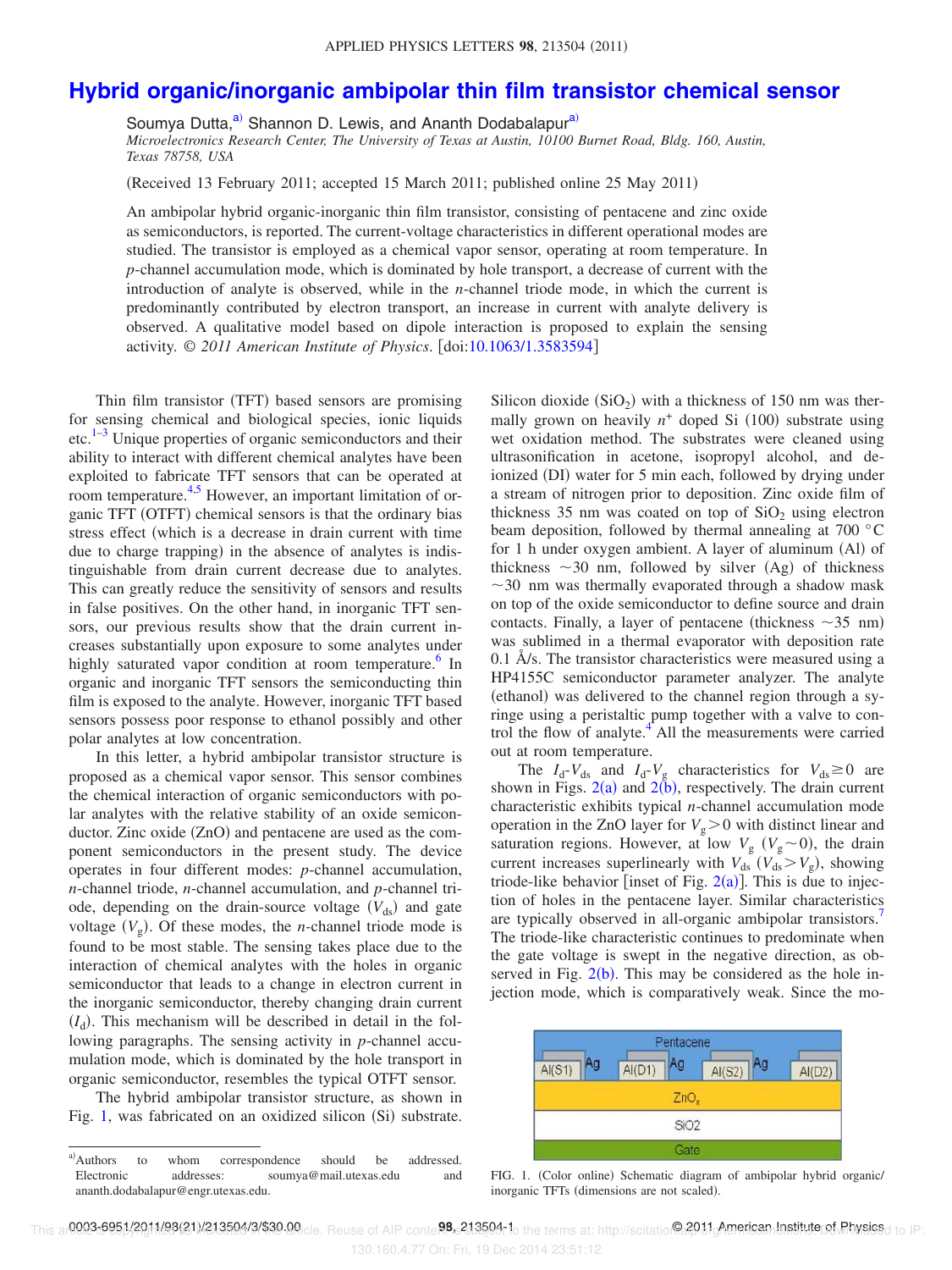

FIG. 2. (Color online) (a) Output and (b) transfer characteristics of hybrid TFTs under  $V_{ds} > 0$  (*n*-channel accumulation and *p*-channel triode modes). Inset of (a) shows output characteristics in semi logarithmic scale. (c) Output and (d) transfer characteristics of the device at  $V_{ds} < 0$  (*p*-channel accumulation mode and *n*-channel triode mode).

bility of electrons in ZnO ( $\mu_e$  ~ 1 cm<sup>2</sup>/V s) is much higher than that of holes in pentacene  $(\mu_h \sim 10^{-2} \text{ cm}^2/\text{V s})$  in our device, electron conduction dominates over hole conduction.

The transistor characteristics remarkably change upon operating the device at  $V_{ds}$ ,  $V_g < 0$ , as shown in Fig. 2(c). Drain current changes nonlinearly with  $V_{ds}$  for negative  $V_{g}$ , showing triode-like behavior. For a fixed  $V_{ds}$ ,  $I_d$  decreases with increase in  $V_{\rm g}$ , which implies that the current is mainly contributed by electrons in ZnO layer. The characteristics start to change at  $V_g$ =−30 V. The current-voltage characteristic is indicative of hole accumulation behavior under such bias condition together with some triode-like features at  $V_{ds}$  >  $V_g$ . The current increases with the increase in the magnitude of  $V<sub>g</sub>$ . This is due to normal hole accumulation in the pentacene layer when gate voltage is high enough to induce holes near the pentacene/ZnO interface. The transfer characteristic also shows the transition from *p*-channel accumulation mode to *n*-channel triode mode around  $V_g$  ~ -20 V, as shown in Fig.  $2(d)$ .

In order to evaluate the sensing response of the ambipolar device structure, ethanol vapor (2000 ppm) was used as the chemical analyte. The response to the analyte was monitored by detecting the change in drain current during analyte delivery. In *p*-channel accumulation mode, when the device was operated at  $V_{ds}$ =−20 V and  $V_g$ =−40 V, large bias stress effect is observed with a considerable decrease in drain current with time. This is the baseline, as represented by blue line in Fig.  $3(a)$ . The large bias stress effect has many possible causes including disorder at the pentacene/ZnO interface. It is also worth mentioning that pentacene is separated from the gate dielectric through the intermediate ZnO layer, which reduces the capacitive effect of gate voltage. The drain current decreases upon analyte delivery at time *t*=20 s, as shown in Fig.  $3(a)$  (red solid line, indicated by arrow). The change is very small against the background of the bias stress effect. The current rises upon terminating analyte de-This articless effect The current cises upon terminating analyter  $de_5$  subjection (corresponds to the right axis), aip org/termsconditions. Downloaded to IP:

livery at *t*=40 s. The response to chemical analytes was observed to be qualitatively similar to that of OTFT sensor.<sup>5</sup>

The scenario becomes completely different upon operating the device in *n*-channel triode mode with  $V_{ds}$ =−20 V and  $V_0$ =−10 V. Except the initial drop, triode current was observed to be fairly stable with respect to time in the ab-



FIG. 3. (Color online) (a) Sensor response of the ambipolar TFT under p-channel accumulation mode (red solid line, indicated by arrow) upon delivering ethanol (shaded region). The blue dashed line represents base line of the sensor, showing large bias stress instability without delivering analyte. (b) Sensor response to ethanol (shaded region) under *n*-channel triode mode (red solid line). Blue dashed line indicates the base line. The gate leakage current under the influence of ethanol is represented by the black marked